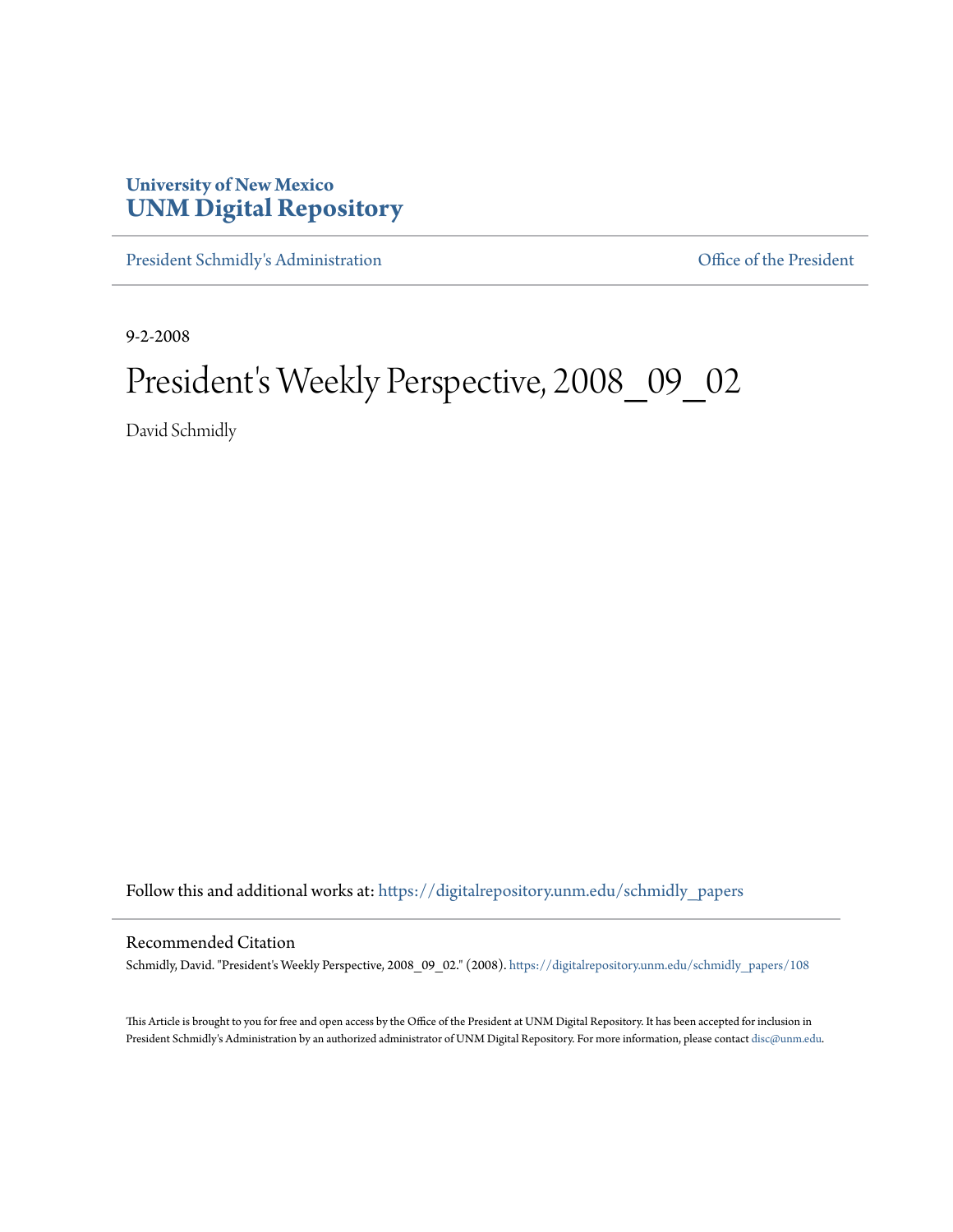### Tuesday Morning Message -- September 2, 2008

The three-day Labor Day weekend always marks the end of summer in my mind. I hope each of you had an absolutely wonderful time and that we're all now ready to face the inevitable and buckle down to work!

### A Great Orientation

The first few days on a new campus can be an emotional and stressful time, and so I want to thank everybody who helped make the Freshman Family Day and Welcome Back Days such tremendous successes. From the free pizza and green chile stew to the poetry slam and marching band's stunning performances at the Freshman Convocation at Popejoy, all the volunteers and participants made it a week to remember. On behalf of the entire UNM community, a hearty Thank You!

#### Honoring Our New Scholars

I was delighted last Thursday to host our incoming 15 National Merit Scholars and 24 National Hispanic Scholars at a Reception at University House. We're mighty proud that we've seen a 275 percent jump in the number of National Merit Scholars this year, and a 140 percent increase in the number of National Hispanic Scholars.

Since these gifted students can declare their majors even as freshmen, we invited the Department Chairs in their declared majors, as well as their Deans, to join us. It gave the Scholars a chance to meet and form relationships with the academics that will be having a profound influence on their educational careers, and I want to thank everyone who attended.

#### OOPS!

In last week's message, I asked folks to mark their calendars for the upcoming Faculty Town Hall Meeting, which will be on Tuesday, September 16 at 4 p.m. at Woodward Hall. I mentioned that the meeting would give me a chance to introduce our new Provost and Vice Presidents as well as the new President of the UNM Foundation. But I neglected to mention another critical member of our Executive Team - our new Chief Information Officer, Gil Gonzales. It is Gil's responsibility to keep our massive and complex computer systems running. You'll enjoy meeting him on September 16.

#### Response to Faculty Resolutions

At last spring's faculty meeting, we were asked to provide information and data on two faculty resolutions. The product of a lot of hard work by several dedicated people is now ready for your review. Please go to: http://facgov.unm.edu/specialmtg/adminresp.html for our responses.

#### The Most Seamless Public Education in the Southwest

Last Friday, I joined CNM President Kathie Winograd and APS School Superintendent Winston Brooks – along with 25 future CNM/UNM students now attending kindergarten at the Sombra del Monte Elementary School to announce a ground-breaking new educational partnership between APS, CNM and UNM.

Last year, we launched a bold new partnership with CNM to help students move seamlessly from New Mexico's largest community college into the state's flagship University. Friday, we took the next logical step, extending the partnership to include Albuquerque Public Schools.